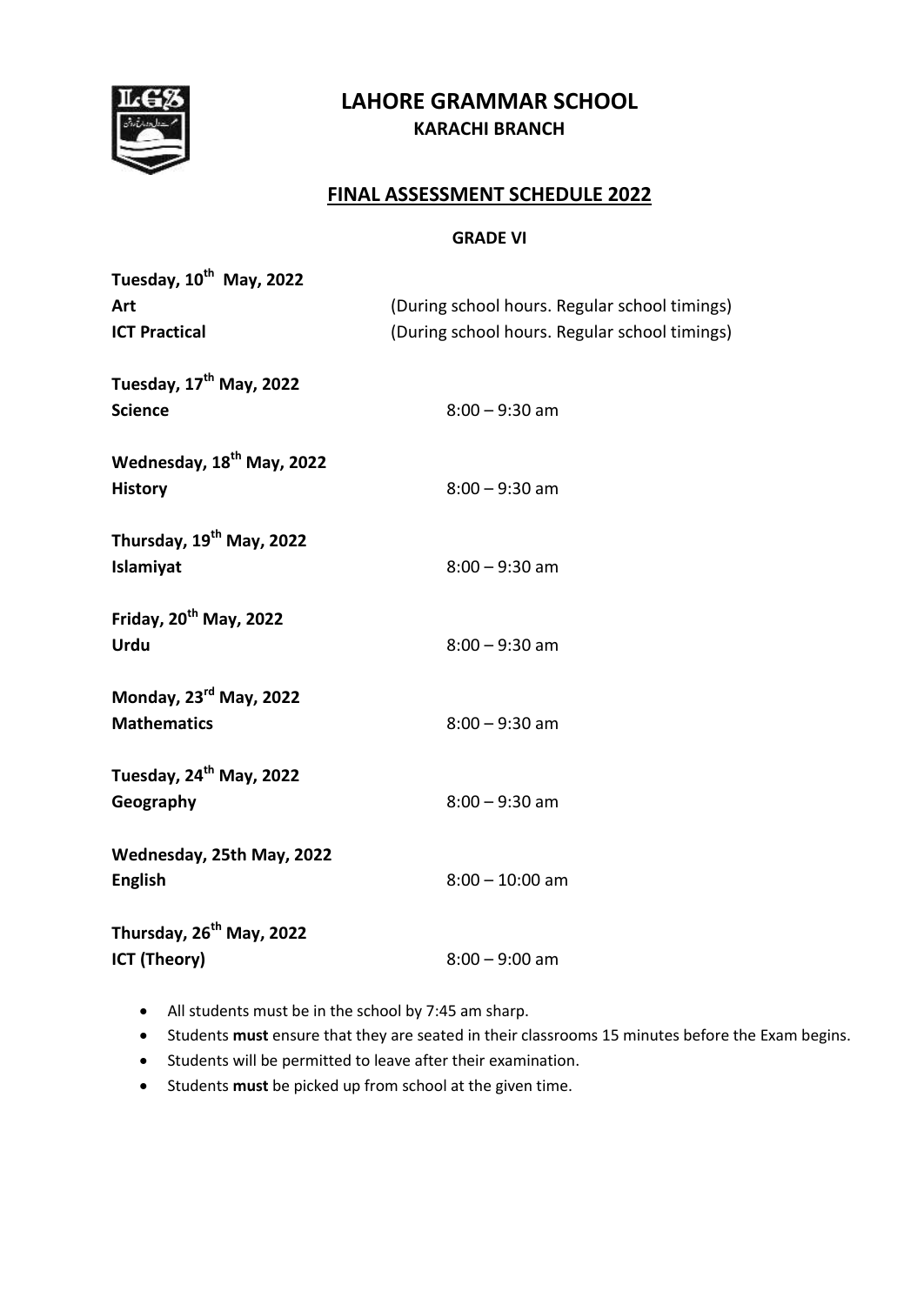# **LAHORE GRAMMAR SCHOOL**



#### **KARACHI BRANCH**

# **Final Assessment Topics 2022 Grade VI**

### **History:-**

Textbook Revised Edition: Ch7: The Roman Empire (Pages:82-92) Ch9: The Rise and Fall of the Empires

Textbook Third Edition: Ch8: The Roman Empire (Pages:100-110) Ch11: The Rise and Fall of the Empires

## **Geography:-**

Ch5: Mapping Skills Ch6: Weather and Climate Ch8: Natural vegetation Page 114 (Activity) Workbook pages:23,29 and 30.

## **Islamiyat:-**

Book: Islamiat for Students, book VII

- 1. Important Personalities of Islam (Book: Islamic Studies for Grade 6)
- 2. Companions of the Cave (Learn verse 21, pg. 50, verses 23-24, pg. 52)

3. Ahadith e Nabawi (pg. 44-47) (learn the explanation of these ahadith only - hadith 1, 6, 8 and 10)

Read the chapters thoroughly.

All copy work is included.

**Note**: marks will be deducted for each incorrect spelling.

## **Mathematics:-**

Chapter 6: Functions and Linear Graphs (Ex 6A-6C) Chapter 8: Percentage (Ex 8A-8B) Chapter 10: Basic Geometry (Ex 10A -10B)

## **ICT:-**

Chapter 1 to Chapter 4 Theory and Practical **Note:** For theory Questions & Answers will be posted on Edmodo For practical's, all work done in class.

# **Art**

Design a poster on the theme A Musical Concert Poster size A3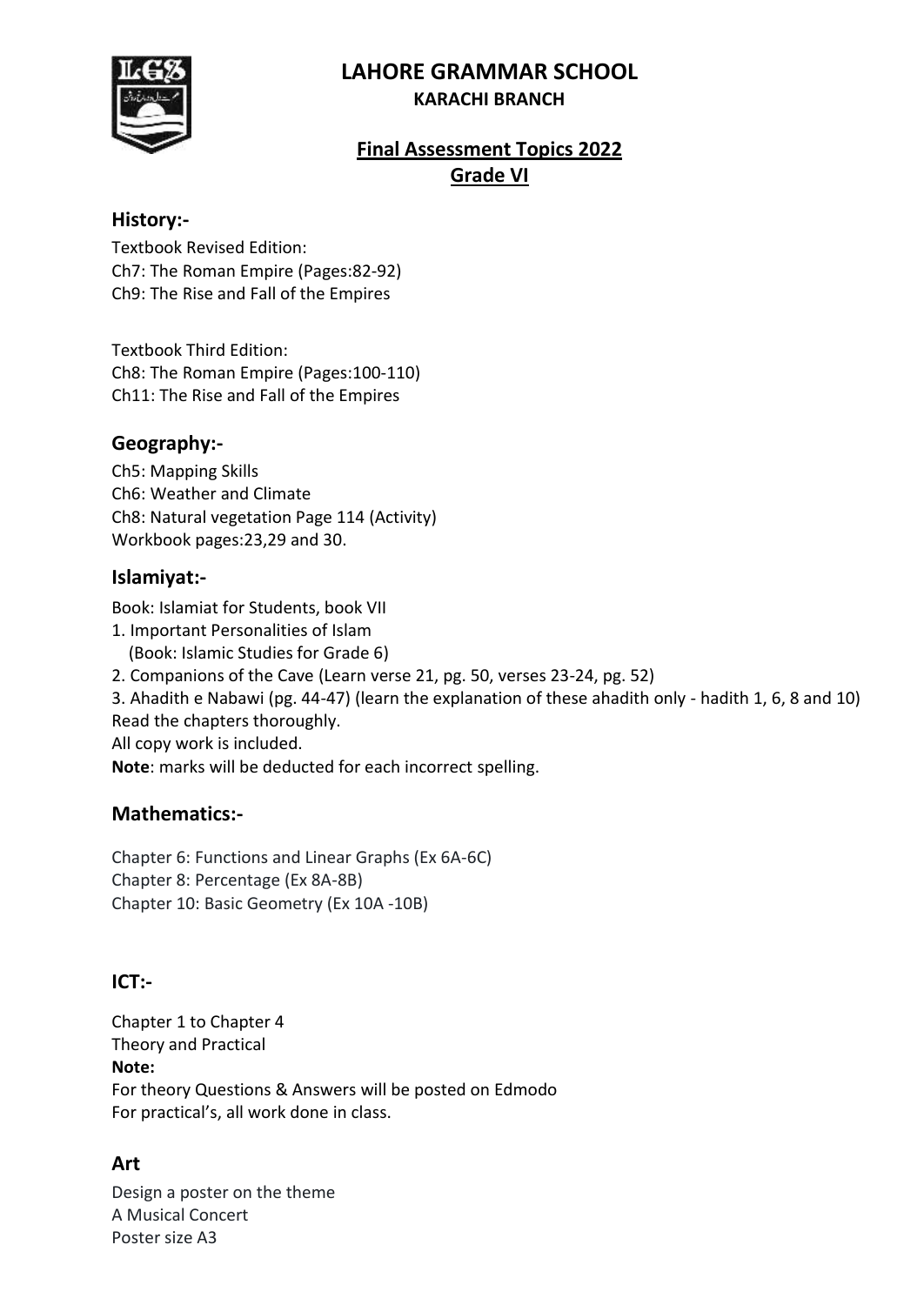## **English Language:-**

#### **Unseen Comprehension** Passage

#### **Grammar :**

Punctuation Parts of Speech Subject Verb Agreement Correct Verb Active and Passive Voice Homophones Direct and Indirect Speech Comparison of Adjectives Literary Devises : Simile , Metaphor and Personification Synonyms and Antonyms Suffixes and Prefixes

#### **Literature :**

The Railway Children

#### **Poetry :**

Under the Greenwood Tree

#### **Science:-**

Chapter 9: Properties of matter and materials Chapter 10: Acids and Alkalis Chapter 14: Forces and motion Chapter 15: Energy Chapter 16: Energy transfers